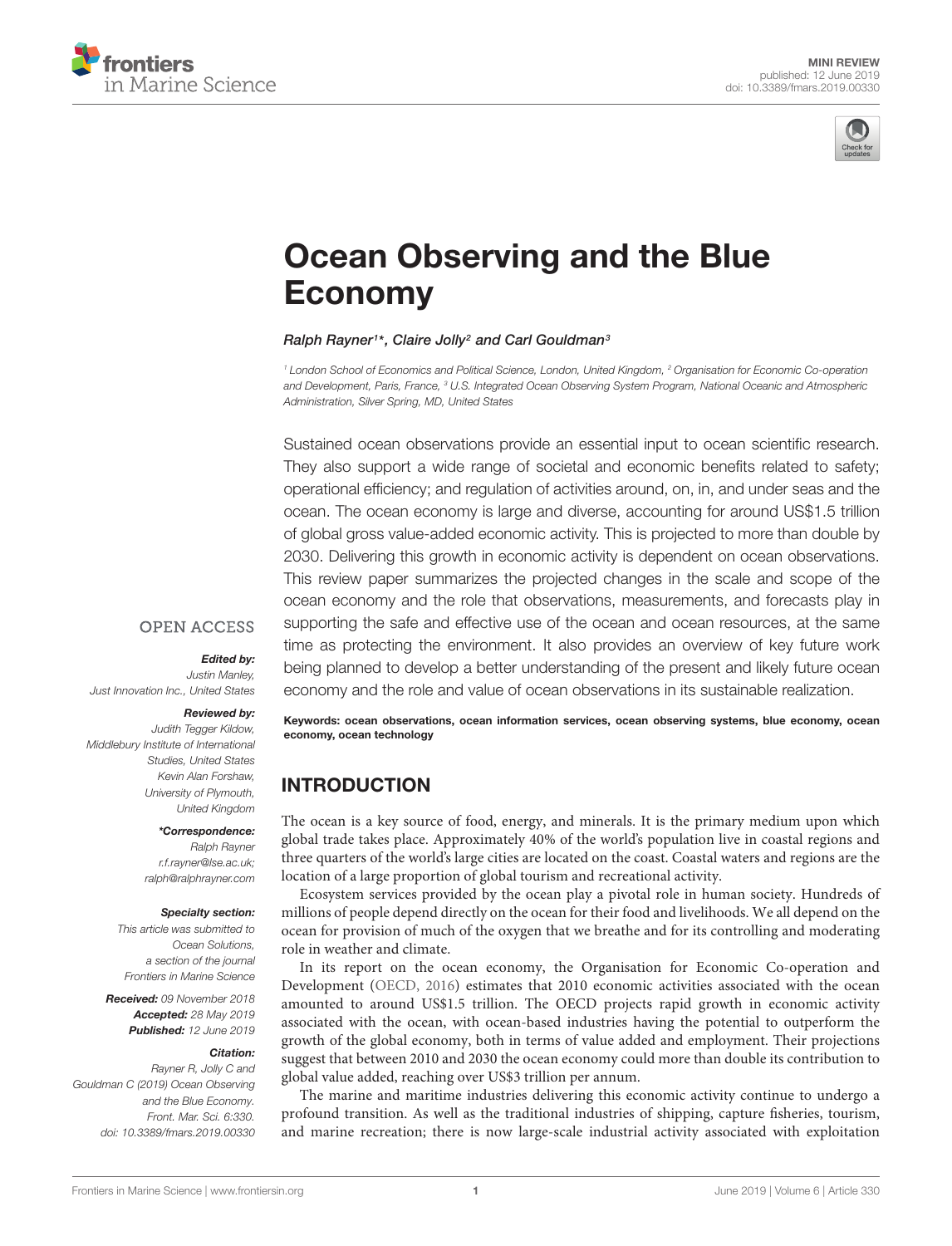of offshore oil and gas, the harnessing of marine renewable energy, and aquaculture-based food production, as well as emerging new activities, such as ocean mining and marine biotechnology (**[Table 1](#page-1-0)**).

In contrast to the terrestrial environment, the ocean represents a difficult and harsh environment in which to operate. Much of the economic activity around, on, in, and under the ocean would not be possible without data, information, and knowledge derived from sustained ocean observations, measurements, and forecasts, which underpin safe and cost-effective marine and maritime activity.

The ocean environment is subject to a complex range of pressures. Foremost are those related to ocean health: over-exploitation of marine resources, pollution, rising ocean temperatures and levels, ocean acidification, and loss of biodiversity. Unsustainable use of the ocean and its resources threatens the basis on which much of the world's welfare and prosperity depends. Here too ocean observations, measurements, and forecasts play a fundamental role in underpinning the scientific basis for national and international legislation to regulate the use of the ocean and protect the ocean environment. Sustained observations also provide the basis for monitoring of regulatory compliance and effectiveness as well as playing a key role in supporting the valuation of natural assets and ecosystem services. It is only through understanding this wider blue economy, which encompasses both the economic uses of the ocean and ocean resources, and the natural assets and ecosystem services that the ocean provides, that a truly sustainable ocean economy can be delivered.

As ocean scientific research and operational ocean information needs have grown in scale, the provision of the means to conduct ocean observations and measurements has become an important economic activity in its own right. The growth of the ocean economy is also driving the development of an important service sector comprising valueadded intermediaries, who add value to public and private ocean observations, measurements, and forecasts, tailoring them for specific end-uses.

<span id="page-1-0"></span>TABLE 1 | Established and emerging ocean-based industries (adapted from [OECD,](#page-5-0) [2016\)](#page-5-0).

| <b>Established</b>                       | <b>Emerging</b>                           |  |
|------------------------------------------|-------------------------------------------|--|
| Capture fisheries and<br>aquaculture     | Open water aquaculture                    |  |
| Seafood processing                       | Deep- and ultra-deep-water oil and gas    |  |
| Shipping                                 | Offshore wind energy                      |  |
| Ports                                    | Ocean renewable energy                    |  |
| Shipbuilding and repair                  | Marine and seabed mining                  |  |
| Offshore oil and gas<br>(shallow water)  | Maritime safety and surveillance          |  |
| Marine manufacturing and<br>construction | Marine biotechnology                      |  |
| Maritime and coastal<br>tourism          | High-tech marine products and<br>services |  |
| Marine business services                 | Others                                    |  |
| Marine R&D and education                 |                                           |  |

This review paper summarizes work on the scale, scope, and likely future trajectory of the ocean economy; the role that ocean observations have in underpinning this growing economic activity while ensuring protection of the marine environment; and the role of technology producers and intermediary service providers in enabling ocean observation capabilities and the delivery of operational benefits to those that use the ocean and ocean resources.

# THE OCEAN ECONOMY

The following overview is derived from the OECD Ocean Economy 2030 report [\(OECD,](#page-5-0) [2016\)](#page-5-0). This report describes the global ocean economy and its likely future growth trajectory building on an extensive body of published work. The comprehensive bibliography contained in the OECD report provides a valuable resource for those seeking a better understanding of the body of work supporting production of this report.

The OECD report describes the ocean as the new economic frontier, holding the promise of immense resource wealth and with great potential for boosting economic growth, employment, and innovation. It recognizes the role of the ocean in many of the global challenges facing the planet in the decades to come from world food security and climate change to the provision of energy, natural resources, and improved medical care. While the potential of the ocean to help meet these challenges is huge, the report also recognizes that the ocean is already under stress from over-exploitation, pollution, declining biodiversity, and climate change. Realizing the potential of the ocean will therefore demand responsible, sustainable approaches to its economic development.

The blue economy encompasses ocean-based industries (for example, shipping, fishing, offshore wind, and marine biotechnology) and the natural assets and ecosystem services that the ocean provides (for example, fish, shipping lanes, and  $CO<sub>2</sub>$ absorption). As these two aspects are inextricably inter-linked, the OECD report addresses many aspects of ecosystem services and ecosystem-based management as well as focusing on the ocean-industry dimension.

The global ocean economy, measured in terms of the ocean-based industries' contribution to economic output and employment, is significant. Preliminary calculations based on the OECD's Ocean Economy Database value the ocean economy's contribution in 2010 very conservatively at US\$1.5 trillion, or approximately 2.5% of world gross value added. Offshore oil and gas accounted for one-third of total value added of the oceanbased industries, followed by maritime and coastal tourism, maritime equipment, and ports. Direct full-time employment in the ocean economy amounted to around 31 million jobs in 2010. The largest employers were industrial capture fisheries with over one-third of the total, and maritime and coastal tourism with almost one-quarter.

Economic activity in the ocean is expanding rapidly, driven primarily by developments in global population, economic growth, trade, rising income levels, and the impact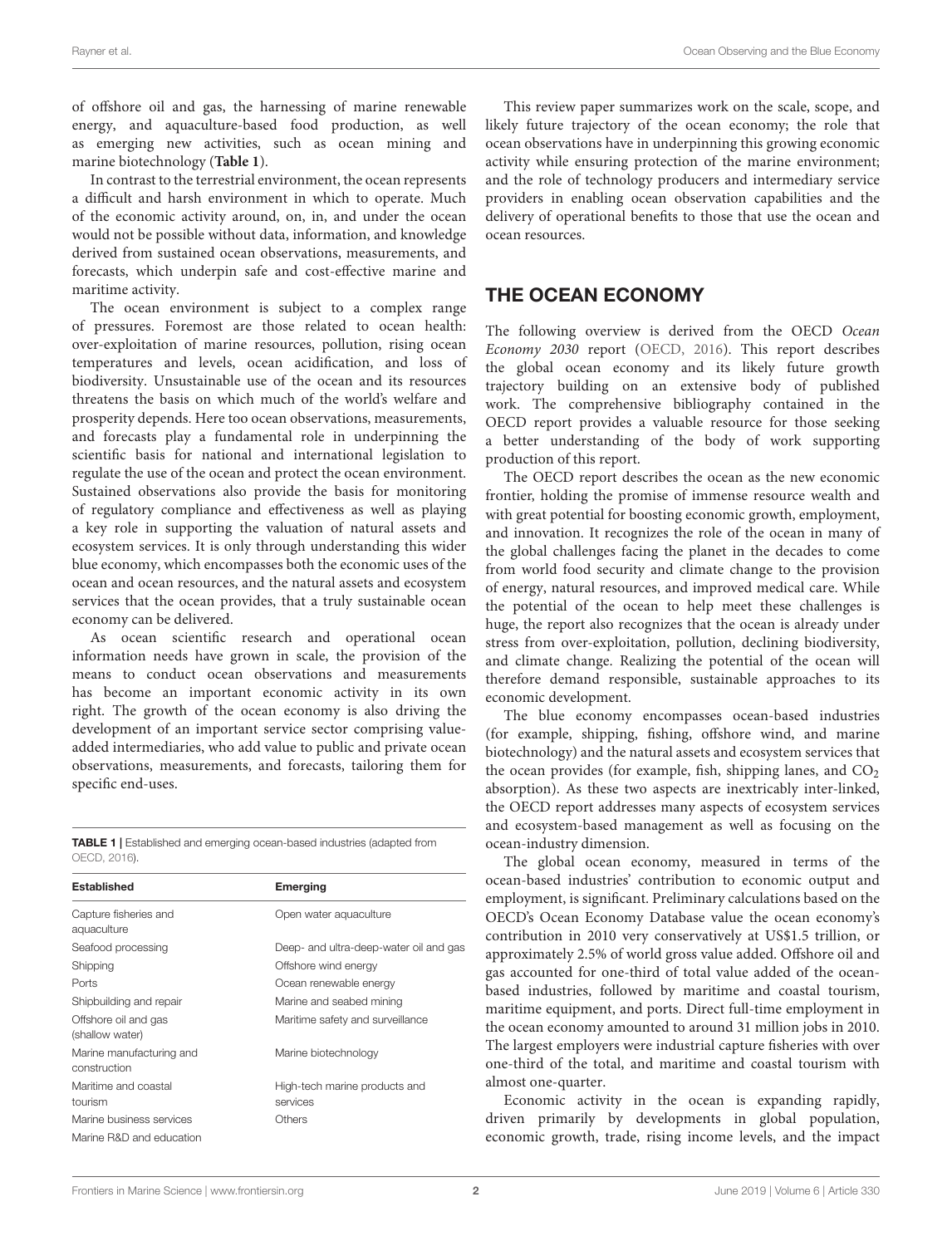of technological advances. An important constraint on the development of the ocean economy is the current deterioration of ocean health. As anthropogenic carbon emissions have risen over time, the ocean has absorbed much of the carbon, leading to ocean acidification. Sea temperatures and sea levels are rising and ocean currents shifting, resulting in biodiversity and habitat loss, changes in fish stock composition and migration patterns, and higher frequency of severe ocean weather events. The prospects for future ocean development are further aggravated by landbased pollution, in particular agricultural run-off, chemicals, and macro- and micro-plastic pollutants that feed into the ocean from rivers, as well as by overfishing and depleted fish stocks in many parts of the world.

Looking ahead to 2030, many ocean-based industries have the potential to outperform the growth of the global economy as a whole, both in terms of value added and employment. The OECD projections suggest that between 2010 and 2030, on a business-as-usual scenario basis, the ocean economy could more than double its contribution to global value added, reaching over US\$3 trillion. Particularly strong growth is expected in marine aquaculture, offshore wind, fish processing, and shipbuilding and repair. Ocean industries also have the potential to make an important contribution to employment growth. In 2030, they are anticipated to employ approximately 40 million full-time equivalent jobs under a business-as-usual scenario. The fastest growth in jobs is expected to occur in offshore wind energy, marine aquaculture, fish processing, and port activities (**[Table 2](#page-2-0)**).

A number of countries are engaged in the production of satellite accounts seeking to describe and quantify ocean economy-related activity at a national level. Meetings have been held to seek to harmonize the basis for these studies. These include the Center for the Blue Economy ocean summit on reaching consensus on national ocean accounts hosted by the Middlebury Institute of International Studies in 2015, a follow up meeting sponsored by the Chinese National Marine Data Information Center in 2016, and the new approaches to evaluating the ocean economy symposium held at the OECD in November 2017, with lessons learned and outcomes summarized in the OECD report Rethinking Innovation for a Sustainable Ocean Economy [\(OECD,](#page-5-1) [2019\)](#page-5-1).

# OCEAN OBSERVING IN SUPPORT OF A SUSTAINABLE OCEAN ECONOMY

The ultimate beneficiaries of ocean observations are end-users whose activities or businesses benefit from ocean data and information in terms of better scientific understanding of the ocean, improved safety, economic efficiency gains or more effective regulation of ocean use, and the protection of the ocean environment.

End-users of ocean data and information fall into four main types:

- Science end-users who undertake research activities that rely in whole or in part on sustained measurement and observation of the ocean.
- Operational end-users who make use of ocean data and information to support operational needs related to safety, economic efficiency, and protection of the environment.
- Policy end-users who require sustained ocean data and information to support policy formulation, monitoring of policy compliance, and assessment of policy effectiveness.
- Public end-users who have a general interest in the ocean or make use of ocean data and information in support of their leisure activities or recreational pursuits.

The role of the scientific community is twofold when it comes to ocean observations. Science is not only a user but also the major producer of ocean observations. Scientific interest initiates ocean observation. It also motivates the development of suitable and efficient measurement instruments, from individual sensors to complex observing systems. Science end-users make use of sustained ocean observations to underpin the data and information needs of many different research areas. Examples are the use of ocean data and information in support of research into

<span id="page-2-0"></span>TABLE 2 | Overview of estimates of industry-specific growth rates in value added and employment 2010 and 2030 [\(OECD,](#page-5-0) [2016\)](#page-5-0).

| Industry                                    | <b>Compound annual</b><br>growth rate for GVA<br>between 2010 and 2030 | <b>Total change in GVA</b><br>between 2010 and 2030 | Total change in<br>employment between<br>2010 and 2030 |  |
|---------------------------------------------|------------------------------------------------------------------------|-----------------------------------------------------|--------------------------------------------------------|--|
| Industrial marine aquaculture               | 5.69%                                                                  | 303%                                                | 152%                                                   |  |
| Industrial capture fisheries                | 4.10%                                                                  | 223%                                                | 94%                                                    |  |
| Fish processing                             | 6.26%                                                                  | 337%                                                | 206%                                                   |  |
| Maritime and coastal tourism                | 3.51%                                                                  | 199%                                                | 122%                                                   |  |
| Offshore oil and gas                        | 1.17%                                                                  | 126%                                                | 126%                                                   |  |
| Offshore wind                               | 24.52%                                                                 | 8037%                                               | 1 257%                                                 |  |
| Port activities                             | 4.58%                                                                  | 245%                                                | 245%                                                   |  |
| Shipbuilding and repair                     | 2.93%                                                                  | 178%                                                | 124%                                                   |  |
| Maritime equipment                          | 2.93%                                                                  | 178%                                                | 124%                                                   |  |
| Shipping                                    | 1.80%                                                                  | 143%                                                | 130%                                                   |  |
| Average of the total ocean-based industries | 3.45%                                                                  | 197                                                 | 130                                                    |  |
| Global economy between 2010 and 2030        | 3.64%                                                                  | 204                                                 | 120                                                    |  |
|                                             |                                                                        |                                                     |                                                        |  |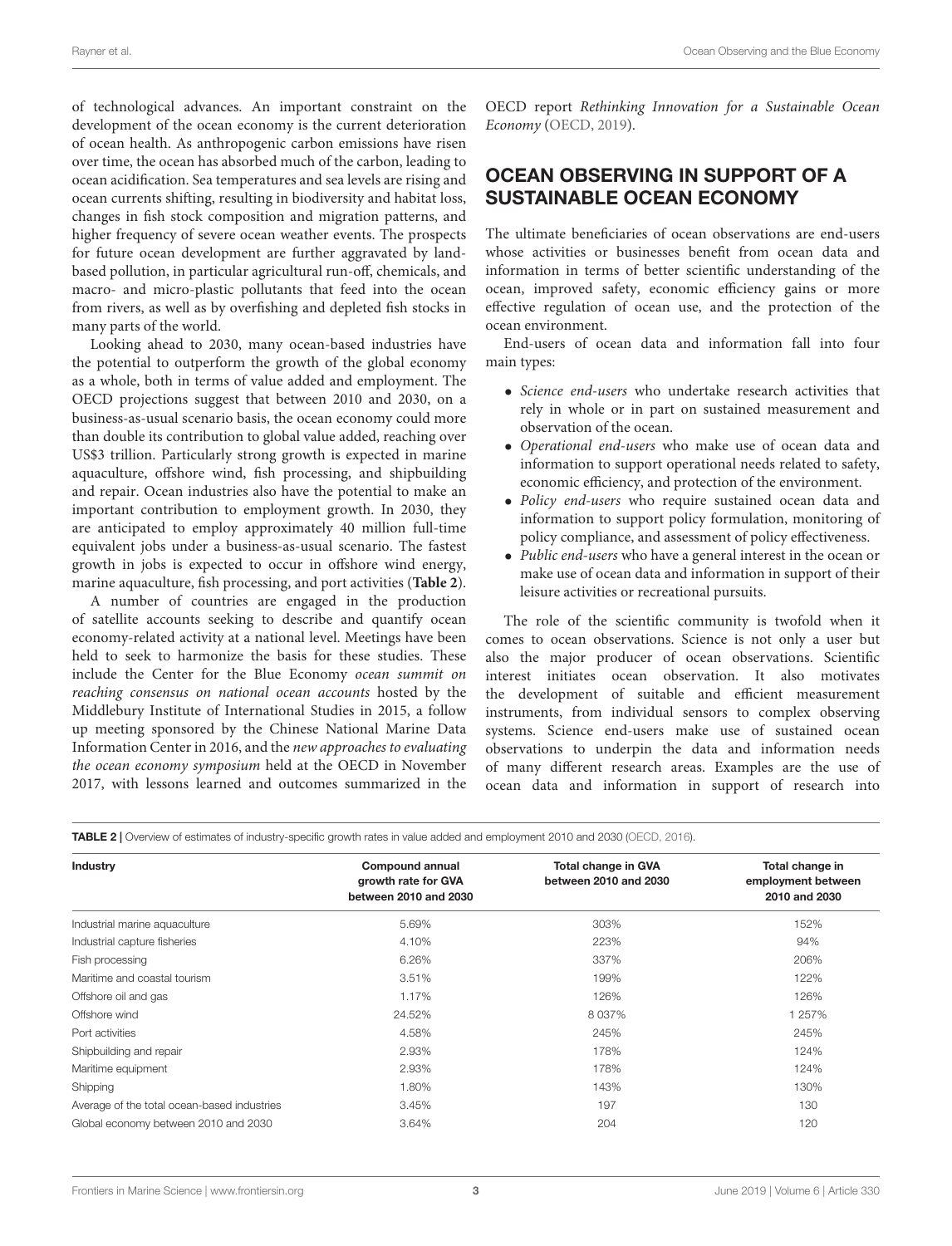understanding physical, chemical, and biological processes in the ocean or the scientific study of the role of the oceans in weather and climate.

As users of ocean observations, scientists develop methods to edit and analyze the data and derive insights on the ocean and its dynamics. These insights contribute to society's knowledge pool and are used to develop, for example, forecasts, assessments, and recommendations for decision makers. Science also lays the groundwork for policy and operational use of ocean observations.

Operational end-users make use of ocean data and information to support strategic decision making and operational planning. For example, an offshore oil and gas company might use information products derived in part from ocean data and information to support the optimum and safe design of a facility or to help plan safe drilling activities.

Policy end-users depend on ocean data and information to help inform the drafting of effective legislation to ensure safety of life or property, protection of the environment, or regulation of the use of ocean space and ocean resources. Ocean data and information are further needed to monitor compliance with the resulting legislation (for example, monitoring to determine beach closures under the US Environmental Protection Agency Clean Water Act). Ocean data and information also deliver benefits in terms of measuring policy effectiveness, for example, determining the effectiveness of a policy to reduce concentrations of a harmful pollutant requires long-term monitoring to determine whether the policy is delivering on this goal.

The public at large is an important stakeholder in the ocean economy and end-user of ocean data and information. Surfing, sailing, diving, sport fishing, and coastal tourism are all significant ocean economic activities. Those engaged in these recreational and leisure activities increasingly make use of open access and commercial ocean data and information products.

Supporting all of these end-uses are the means to make ocean observations and measurements and the capacity to turn the resulting data into useful actionable information. These activities are in of themselves an important component of the overall ocean economy comprising:

- Providers of observing system infrastructure;
- Producers of ocean observations:
- Intermediate users who tailor ocean data or information for a specific end-use.

Providers of observing system infrastructure include manufacturers of sensors, instruments, and platforms; those building, launching, and operating satellite systems; providers of the cyber infrastructure that interconnects observing system components; and organizations that develop and maintain the data management systems, software tools, and models that are used to help turn data into useful information.

Producers of ocean observations are primarily public organizations. Ocean observation is conducted by a variety of national, regional, and international institutions and initiatives on different spatial scales. Many countries have installed marine research infrastructure and ocean observatories. Regions have

combined their efforts to observe different parts of the ocean collectively and to share and combine collected data.

Under the aegis of the Global Ocean and Observing System (GOOS) and the Global Earth Observation System of Systems (GEOSS), efforts in establishing national ocean observing systems have been progressively increasing. Almost every coastal country is involved in marine research and activities related to ocean observation. Examples of mature ocean observing systems are the Australian Integrated Marine Observing System, the Canadian Ocean Networks, the Japan Oceanographic Data Center, the European Global Ocean Observing System (EuroGOOS), and the associated Copernicus Marine Environmental Monitoring Service (CMEMS) as well as the US Integrated Ocean Observing System (IOOS). Additionally, the Canadian IOOS was established in March 2019 to further develop and integrate ocean research and observing networks into a national system to support the coastal economy and build resilient coastal infrastructure.

In addition to this public sector activity, many business endusers of ocean observations commission their own sustained data collection to support operational needs where these cannot be met through the use of publicly available operational ocean data and information. In these instances, end-users generally place contracts with specialist ocean measurement businesses who undertake such work on their behalf. In some cases, public organizations also contract to private companies in similar ways.

Intermediate users are public and private organizations that add value to ocean data and information tailoring it for specific end-uses. In this context it is important to recognize that delivery of end-user benefit is often not a simple linear end to end service chain. More usually, benefits are delivered by multiple organizations merging and mashing different sources of data and information to derive a product useful for a particular purpose. Growth in the ocean economy is driving the development of a significant service industry meeting the specialist information needs of different sectors.

### UNDERSTANDING THE CONTRIBUTION OF OCEAN OBSERVATION TO QUANTIFYING THE BLUE ECONOMY

The economic and societal benefits underpinned by ocean observations, measurements, and forecasts are large. However, they are difficult to quantify. There have been no comprehensive global attempts to describe and quantify these benefits, although numerous case studies have sought to understand and quantify socioeconomic benefits associated with the use of ocean data in support of specific ocean uses or regulatory measures. In aggregate, the cost of obtaining and using ocean observations is almost certainly only a small percentage of the value of the benefits derived.

Recent work by the OECD has sought to collate and summarize the existing literature concerning the benefits of sustained ocean observations [\(OECD,](#page-5-1) [2019\)](#page-5-1).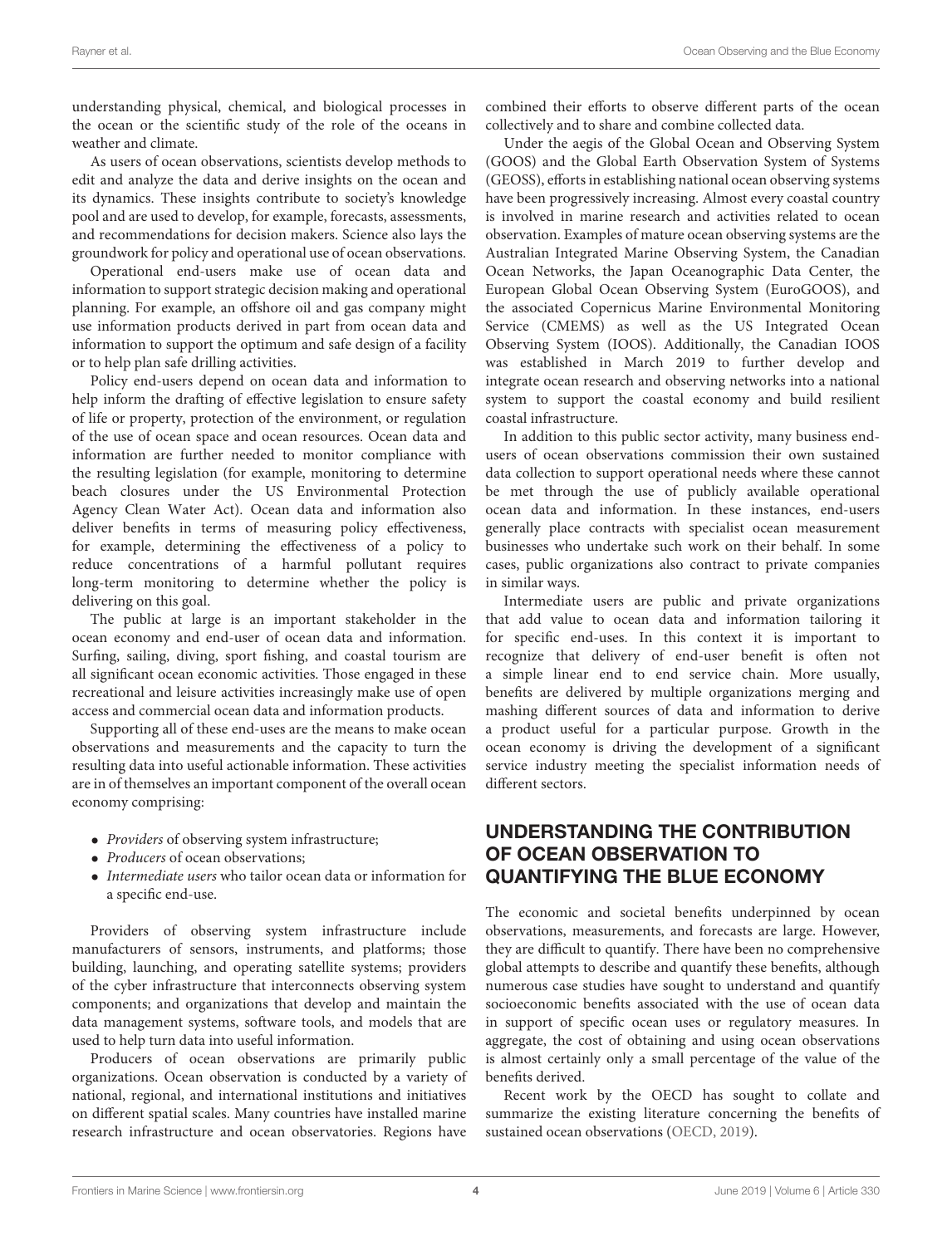Science remains a crucial driver for most ocean observations. Observations and measurements derived from diverse platforms (e.g., in situ, research vessels, satellite remote sensing) contribute to advancing fundamental knowledge on the ocean, weather, and the climate, directly and via their use in driving, calibrating, and verifying ocean, atmospheric, and climate models. In the Intergovernmental Oceanographic Commission's (IOC) Global Ocean Science Report [\(IOC,](#page-5-2) [2017\)](#page-5-2), around 80% of data centers that provide ocean observation data, products, and services named scientific communities as their most important end-users.

Many of the societal benefits associated with improved science are not readily associated with economic value, partly because they do not flow through markets and do not generate economic benefits in and of themselves. For this reason, the literature has often considered ocean observations data to be a public good, the benefits of which are difficult to identify and value. Despite the relative complexity of valuing societal benefits, a number of recent studies have used a range of methodologies to do so. Further valuation of societal benefits is of particular importance to undertaking a thorough assessment of the value of ocean observing systems and is of crucial importance to any future overall economic assessment.

There are a wide diversity of operational products and services based on sustained ocean observations. Based on the OECD literature review, weather forecasts (36%), sea state forecasts (21%), and climate forecasts (7%) are the products and services most taken up for operational use. Some of the traditional operational user groups include navies and coastguards, offshore oil and gas industry, commercial shipping fisheries, and aquaculture. User domains benefiting from ocean observations and covered the most by the literature do not paradoxically mirror the distribution of these traditional user groups. This is because much of the work on quantifying these areas exists only in the "gray" literature rather than as peer-reviewed material. The socioeconomic assessments consider primarily aquaculture and fisheries (13%), agriculture (9%), environmental management (8%), tourism and cruises (8%), pollution and oil spills (8%), military, search and rescue (8%), and commercial shipping and maritime transport (8%).

While ongoing efforts are to be commended and recent progress has been made on mapping operational user communities, data on intermediate and end users are often not collected. To date, only one systematic study of national commercial intermediary activity has been completed in the form of the National Oceanic and Atmospheric Administration (NOAA) Ocean Enterprise Study [\(Rayner](#page-5-3) [et al.,](#page-5-3) [2018\)](#page-5-3) which sought to quantify the scope, scale, and value of commercial provider and intermediate user activity by US companies.

### NEXT STEPS

A thorough assessment of the value of ocean observations requires further effort in identifying and understanding the different communities of intermediate and end-users, their use of ocean observations and the associated benefits, based on common standards for the evaluation process. Quantifying socio-economic benefits of ocean observing activity in support of the ocean economy will support a stronger argument for the sustainability and improvement of ocean observations.

The following steps could contribute to achieving this:

Increased efforts among providers of ocean observations to track user groups, their downloads, and use of the data would help identify associated marketable and societal values. This would involve improved identification and mapping of end-users, both scientific or operational. Dedicated surveys of end-users of ocean observations could be a useful tool to further characterize users, the products and services they require, and the benefits they realize by using ocean observations. These surveys could be conducted in cooperation with open data platforms, such as the Australian Open Data Network, CMEMS, EMODnet, or US IOOS, with their user bases as the target survey groups. CMEMS already gathers some of this information through its user registration process.

A more thorough and detailed analysis of dedicated value chains for some of the main products and services derived from ocean observations could also contribute to a more robust valuation of socioeconomic benefits. There are useful efforts underway at international and national levels (e.g., work by IOC, NOAA, and under the European AtlantOS project, as well as a recently commenced project being undertaken by US IOOS Regional Associations) to survey their users. Convening an expert meeting specifically on lessons learnt from mapping user groups and value chains would be very useful for the ocean observing community.

Studies differ considerably in spatial and temporal scope, methodology used, and user domain considered. The ocean observation community would benefit from international standards or guidelines for the valuation of ocean observations. This would simplify the comparison of different studies and allow the aggregation of results. There are several general challenges when assessing the benefits of ocean observations, e.g., the public good character of many ocean observations, complex value chains, and taking stock of a variety of stakeholders. Comparing the results of individual studies can be complicated by varying temporal, sectoral, and spatial scales applied in the assessments. Improvements in methodologies are, however, possible. The weather and the environmental policy communities have both tested and paved the way for useful and proven value of information techniques that may be applicable to ocean observations.

In conclusion, recent years have seen a rapidly growing awareness of the importance of our seas and ocean as a key natural resource and engine of economic growth. Harnessing and simultaneously safeguarding the ocean economy require deeper knowledge and much more data than are currently available. The OECD has an ambitious workplan for the 2019–2020 period